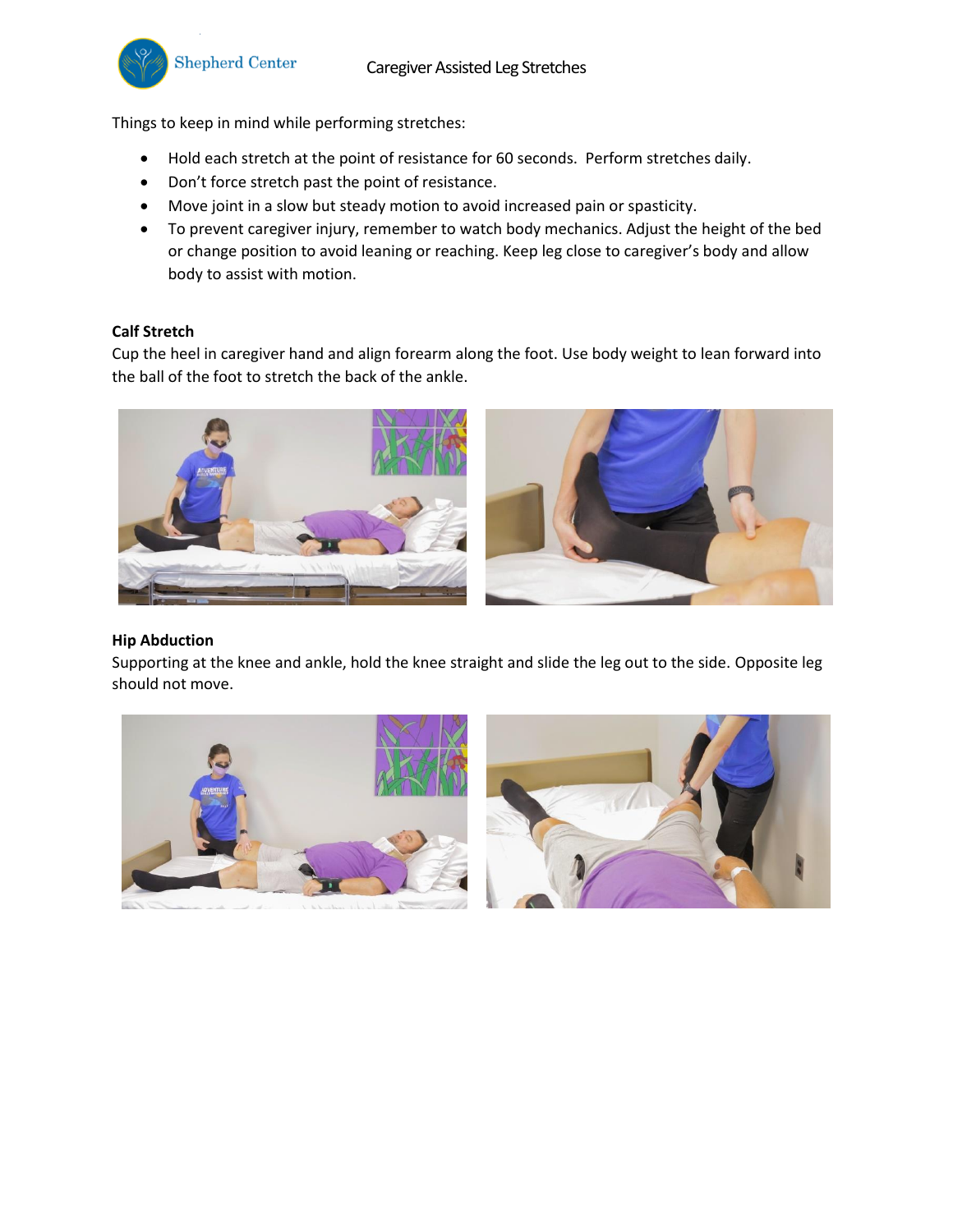

# **Hamstring Stretch**

Supporting at the knee and ankle, slowly lift the leg to rest on caregiver's shoulder. Lift the leg further by raising up from kneeling and/or moving caregiver body forward. Try to rest the weight of the leg on the caregiver's trunk.



As an alternative, hold leg at knee and ankle as stretch is performed.



#### **Knee to Chest**

Support the leg at the knee and ankle. Keeping leg in line with hip, bend knee while bringing leg towards chest.

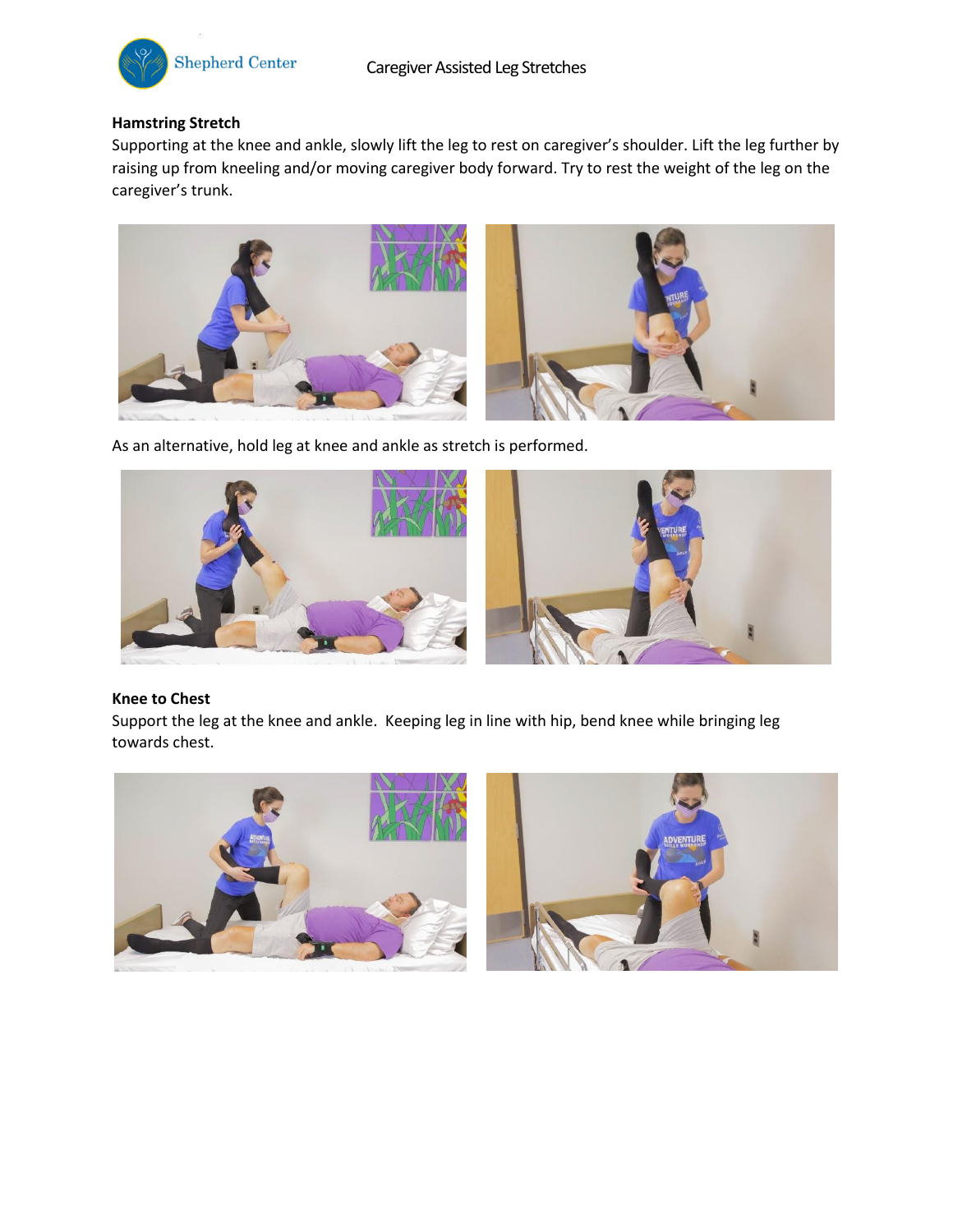

## **Internal Rotation**

Supporting at the knee and ankle, bend the leg so the knee is positioned directly over the hip. While stabilizing in this position, turn the leg so the foot is rotated away from the body.



#### **External Rotation**

Supporting at the knee and ankle, bend the leg so the knee is positioned directly over the hip. Turn the leg so the foot is rotated towards the body.



### **Piriformis Stretch**

Bend the knee and place the foot next to the opposite knee. Place one hand on the hip to keep the hips from turning while pressing the knee toward the other side of the body.